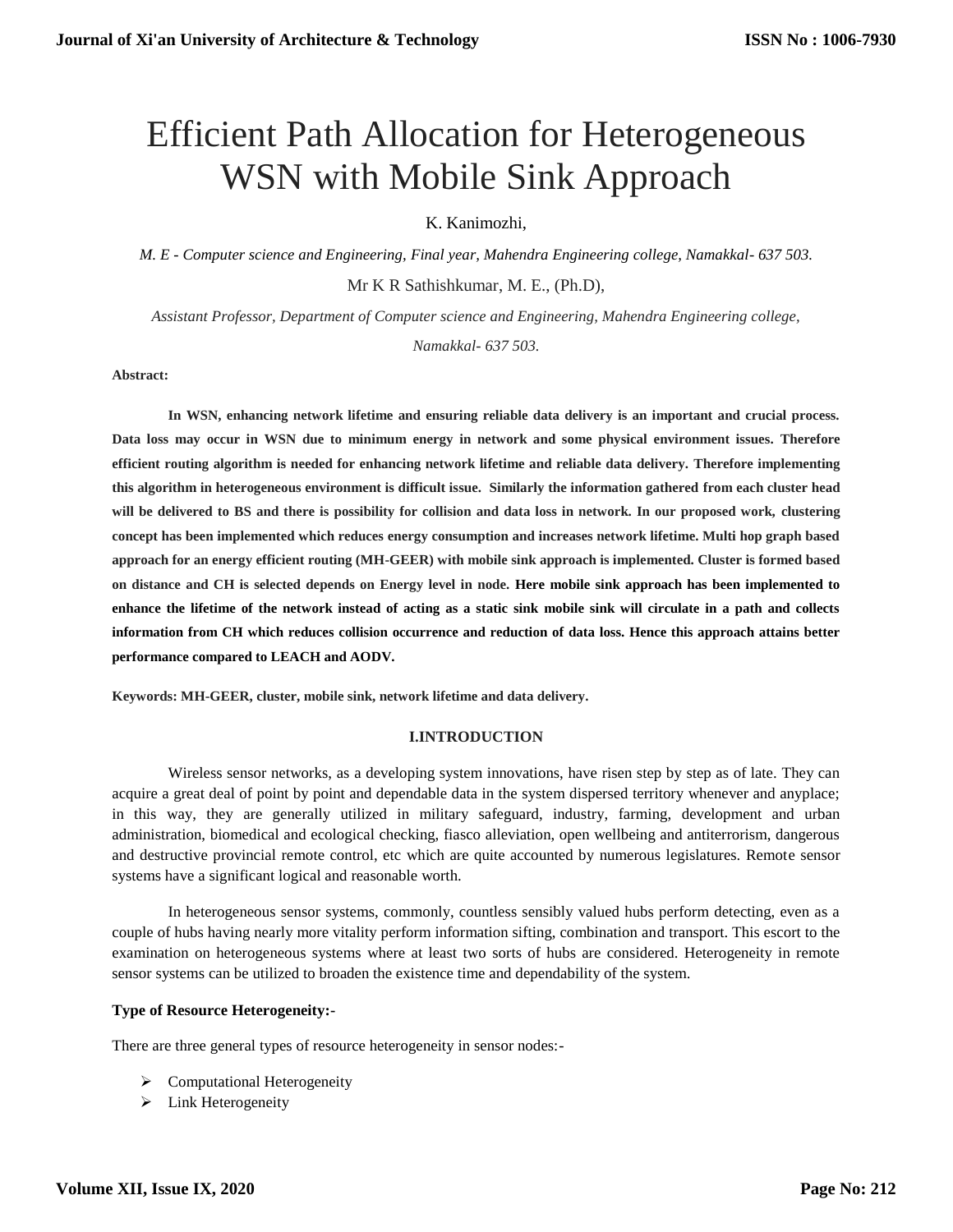Energy Heterogeneity

## **Computational Heterogeneity:**

Computational Heterogeneity, implies that the heterogeneous hub has an all the more impressive microchip, and more memory, than the typical hub. With the incredible computational assets, the heterogeneous hubs can manage the cost of complex information handling and longer-term stockpiling.

## **Link Heterogeneity:**

Link Heterogeneity implies which the heterogeneous hub has high data transfer capacity and long separation organize handset than the ordinary hub. Connection heterogeneity can give a progressively predictable information transmission.

## **Energy Heterogeneity:**

Energy Heterogeneity implies which the heterogeneous hub has high data transfer capacity and long separation organize handset than the ordinary hub. Connection heterogeneity can give a progressively predictable information transmission.

#### **Method to increase network lifetime:**

To make sensor arranges extra dependable, the focus to inquire about on heterogeneous remote sensor systems has been ascending in late past. A sensor system can be finished adaptable by amassing the sensor hubs into bunches for example bunch. Each bunch has a pioneer, regularly alluded to as the group head (CH). A Cluster Head might be chosen by the sensors in a group or pre-relegated by the system in vogue. The group relationship might be fixed or variable. Various grouping calculations have been exceptionally intended for Wireless Sensor Networks (WSNs) for versatility and efficient proclamation. Cluster based directing is additionally abused to show vitality productive steering in Ware less sensor systems (WSNs).

**Clustering has many advantages:** Some of these, which are presenting below:-

1. Clustering lessens the size of the steering table put away at the element hubs by confining the course set up inside the group.

2. Clustering can protect correspondence data transmission since it limitations the extent of entomb group collaborations to CHs and keeps away from unnecessary trade of messages among sensor hubs.

3. The Cluster Head (CH) can broaden the battery life of the individual sensors and the system lifetime too by executing advanced administration procedures.

4. Clustering cuts on topology safeguarding overhead. Sensors would think about associating with their Cluster Heads (CHs).

5. A CH can display information total in its bunch and decline the quantity of repetitive bundles.

6. A CH can decrease the pace of vitality utilization by booking exercises in the bunch.

Contribution of the paper:

- $\triangleright$  To increases network lifetime.
- $\triangleright$  To achieves reliability and packet delivery ratio.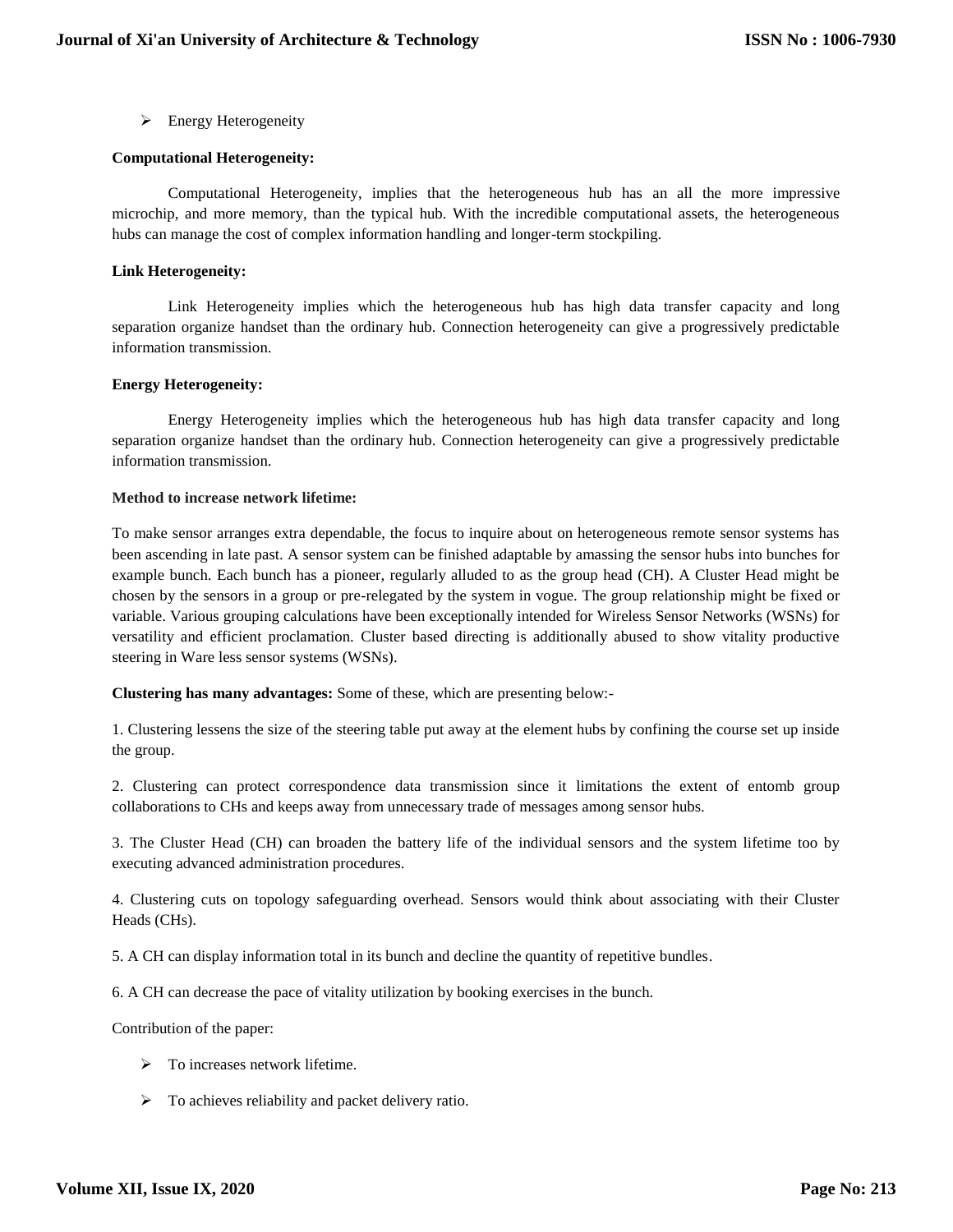- $\triangleright$  To selects shortest path and high energy nodes to attain minimum energy consumption.
- $\triangleright$  To avoid collision and reduces energy consumption and increases lifespan.

## **II.LITERATURE SURVEY**

**Sudarshan T V and Manjesh B N (2015),** presents the past scarcely any years have seen an amplified enthusiasm for the planned use of remote sensor systems (WSNs) in various fields like: - catastrophe the board, fight ground reconnaissance, and outskirt security observation. In such applications, an immense number of sensor hubs are conveyed, which are oftentimes unattended and work independently. Bunching is a key procedure used to grow the lifetime of a sensor arrange by diminishing vitality utilization. It can likewise raise arrange adaptability. Scientists in all fields of remote sensor arrange feel that hubs are homogeneous, however a few hubs might be of different vitality to expand the lifetime of a WSN and its steadfastness. Right now, displayed heterogeneous model for Wireless Sensor Network and bunching calculations proposed in the writing for heterogeneous remote sensor systems (HWSNs).

**Vikas Bhandary et.al (2016),** describes the advancement of wireless sensor networks (WSNs) and technology, appropriateness of WSNs as a framework is contacting new statures. The advancement of sight and sound hubs has prompted the production of another insightful disseminated framework, which can move continuous media traffic, pervasively. Remote interactive media sensor systems (WMSNs) are appropriate in a wide scope of territories including region checking and video observation. In any case, because of questionable mistake inclined correspondence medium and application explicit nature of administration (QoS) necessities, steering of ongoing media traffic in WMSNs represents a difficult issue. The paper examines different existing directing techniques in WMSNs, with their properties and impediments which lead to open research issues.

**Chun-Hsien Wu and Yeh-Ching Chung (2017),** describes heterogeneous remote sensor arrange (heterogeneous WSN) comprises of sensor hubs with various capacity, for example, unique processing force and detecting range. Contrasted and homogeneous WSN, arrangement and topology control are progressively unpredictable in heterogeneous WSN. Right now, organization and topology control technique is introduced for heterogeneous sensor hubs with various correspondence and detecting range. It depends on the unpredictable sensor model used to inexact the conduct of sensor hubs. Moreover, a cost model is proposed to assess the organization cost of heterogeneous WSN. As indicated by explore results, the proposed strategy can accomplish higher inclusion rate and lower arrangement cost for the equivalent deployable sensor hubs.

**Miriam Carlos-Mancilla et.al (2016),** discusses a functioning examination territory wherein testing themes include vitality utilization, steering calculations, choice of sensors area as indicated by a given reason, heartiness, productivity, etc. In spite of the open issues in WSNs, there are as of now a high number of utilizations accessible. In all cases for the plan of any application, one of the principle goals is to keep the WSN alive and utilitarian to the extent that this would be possible. A key factor right now way the system is framed. This overview displays latest arrangement systems and components for the WSNs. Right now, looked into works are ordered into dispersed and incorporated methods. The examination is centered around whether a solitary or numerous sinks are utilized, hubs are static or versatile, the arrangement is occasion identification based or not, and organize spine is framed or not.

**Hana Rhim et.al (2018),** presents energy harvesting advances are improving, the vitality of sensors stays a rare asset when planning steering conventions between sensor hubs and base station. This paper proposes a multibounce chart based methodology for a vitality productive directing (MH-GEER) convention in remote sensor systems which intends to disperse vitality utilization between groups at a fair rate and in this manner broaden systems' life expectancies. MH-GEER manages hub bunching and between group multi-bounce steering determination. The grouping stage is based upon the incorporated development of bunches and the dispersed choice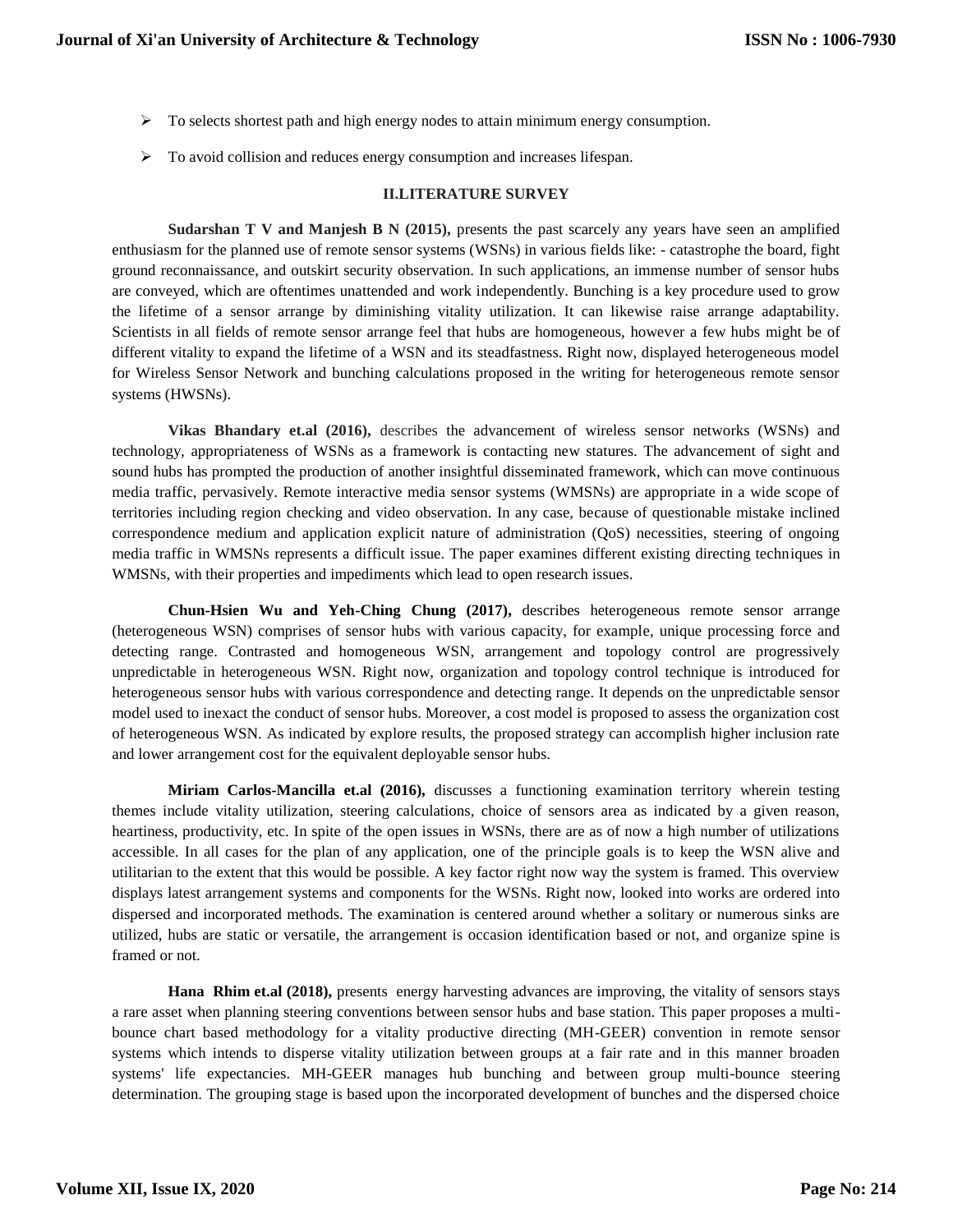of group makes a beeline for that of low-vitality versatile grouping chain of importance (LEACH). The steering stage fabricates a dynamic multi-jump way between group heads and the base station. Our technique is tied in with investigating the vitality levels in the whole system and utilizing these to choose the following jump in a probabilistic, astute way.

Li Qing et.al (2016), presents the grouping Algorithm is a sort of key system used to diminish vitality utilization. It can expand the adaptability and lifetime of the system. Vitality effective grouping conventions ought to be intended for the trait of heterogeneous remote sensor systems. We propose and assess another dispersed vitality proficient bunching plan for heterogeneous remote sensor systems, which is called DEEC. In DEEC, the bunch heads are chosen by a likelihood dependent on the proportion between lingering vitality of every hub and the normal vitality of the system. The ages of being group sets out toward hubs are diverse as indicated by their underlying and lingering vitality. The hubs with high starting and lingering vitality will have a greater number of opportunities to be the group heads than the hubs with low vitality.

#### **III.PROPOSED METHODOLOGY**

Improving system lifetime and expanding parcel conveyance proportion by guaranteeing solid bundle conveyance is the objective of our proposed work. Here, way determination has been done through multi-bounce chart based methodology for a vitality productive steering (MH-GEER) convention a dispersed directing convention dependent on multi-jump correspondence between CHs, demonstrated in a total diagram structure. A multipath directing procedure for the information was set up to assist with stretching out the system life expectancy and to deplete the hubs' batteries at a uniformly adjusted rate. All the more explicitly, our convention fabricates a various leveled association of hubs dependent on their good ways from one another, isolating the system into groups. At that point, it chooses and turns headers in these bunches, in view of the contrasting degrees of hubs' vitality, to limit vitality squander before the information steering stage to the BS. MH-GEER is a between bunch multi-jump dynamic steering convention, moving data starting with one CH then onto the next so as to arrive at the BS. Its primary objective is to guarantee the heap adjusting in the system and to give a durable availability for all the bunches regardless of how far they are situated from the BS. The fundamental issue looked in grouping is conveying information from bunch head to sink will prompts event of impact and information misfortune. To beat this issue portable sink approach has been actualized.



Figure 1: Working system of proposed work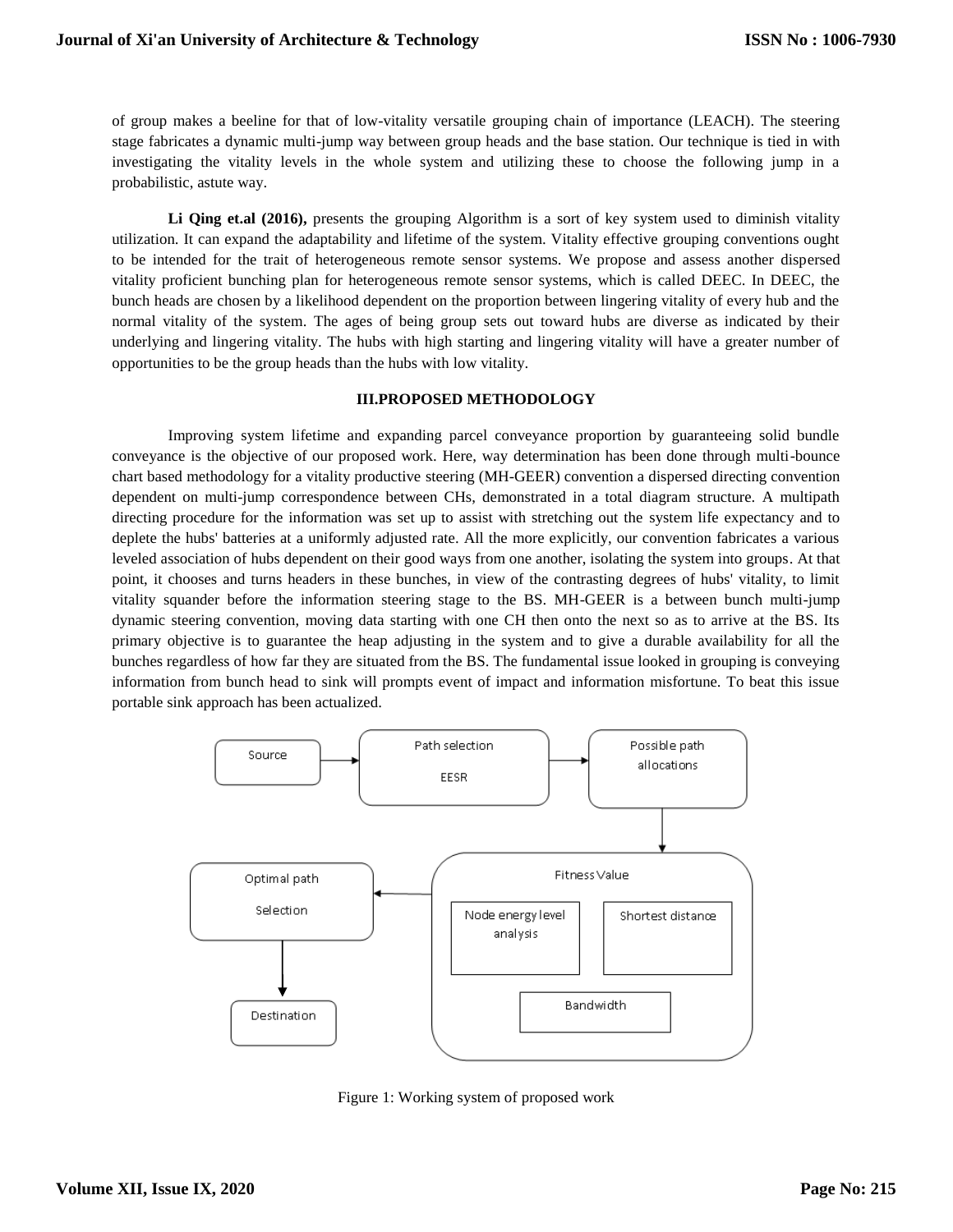# **Journal of Xi'an University of Architecture & Technology**

All the hubs are haphazardly conveyed in the system region. Our system is a controlled system; hubs are allocated with portability (development). Source and goal hubs are characterized. Information moved from source hub to goal hub. Since we are working in remote system, hubs versatility is set i.e., hub move starting with one position then onto the next Adversary Model. The objective of the enemy is to forestall the sender(s) from speaking with all, or a subset of the planned beneficiaries.

To consider vitality utilization factor and vitality productive way development convention is chosen to transmit information in the system. Here, MH-GEER calculation is utilized to choose the way in organize which chooses way as for request of transmission and develop way in multi headings. Thus this guarantees information unwavering quality and accomplishes better most extreme parcel conveyance proportion. A multipath steering process for the information was built up to assist with stretching out the system life expectancy and to deplete the hubs' batteries at an equally adjusted rate. All the more explicitly, our convention fabricates a various leveled association of hubs dependent on their good ways from one another, partitioning the system into groups. At that point, it chooses and pivots headers in this cluster, in view of the varying degrees of hubs' vitality, to limit vitality squander before the information steering stage to the BS. It sets up vitality productive ways, thinking about, at each round, the vitality condition of the entire system.

## **Algorithm 1: MH-GEER**

#### **Initialization:**

i, j ∈ {1, 2, ..., N} x, r: integer tab<sub>k</sub>  $\lceil$  : vector pth<sub>k</sub>  $[$  ]: vector **Begin a round r:** for each cluster head  $H_k$  where  $1 \le k \le N - 1$  do  $H_k$  creates an agent  $A_k$ \*\* data transmission to BS \*\*  $tab_k[1] \leftarrow \{(H_k, e_k, \emptyset)\}$  $pth_k[1] \leftarrow k$  $i \leftarrow k$  $x \leftarrow 1$ **repeat**  $A_k$  chooses a next-hop  $H_i$  with the probability rule  $p_k(i, j)$ verifying j  $\ell \in$  pth<sub>k</sub>

 $A_k$  transmits data to  $H_i$ 

 $x \leftarrow x + 1$ 

 $tab_k[x] \leftarrow \{(H_i, e_i, e_{i,j})\}$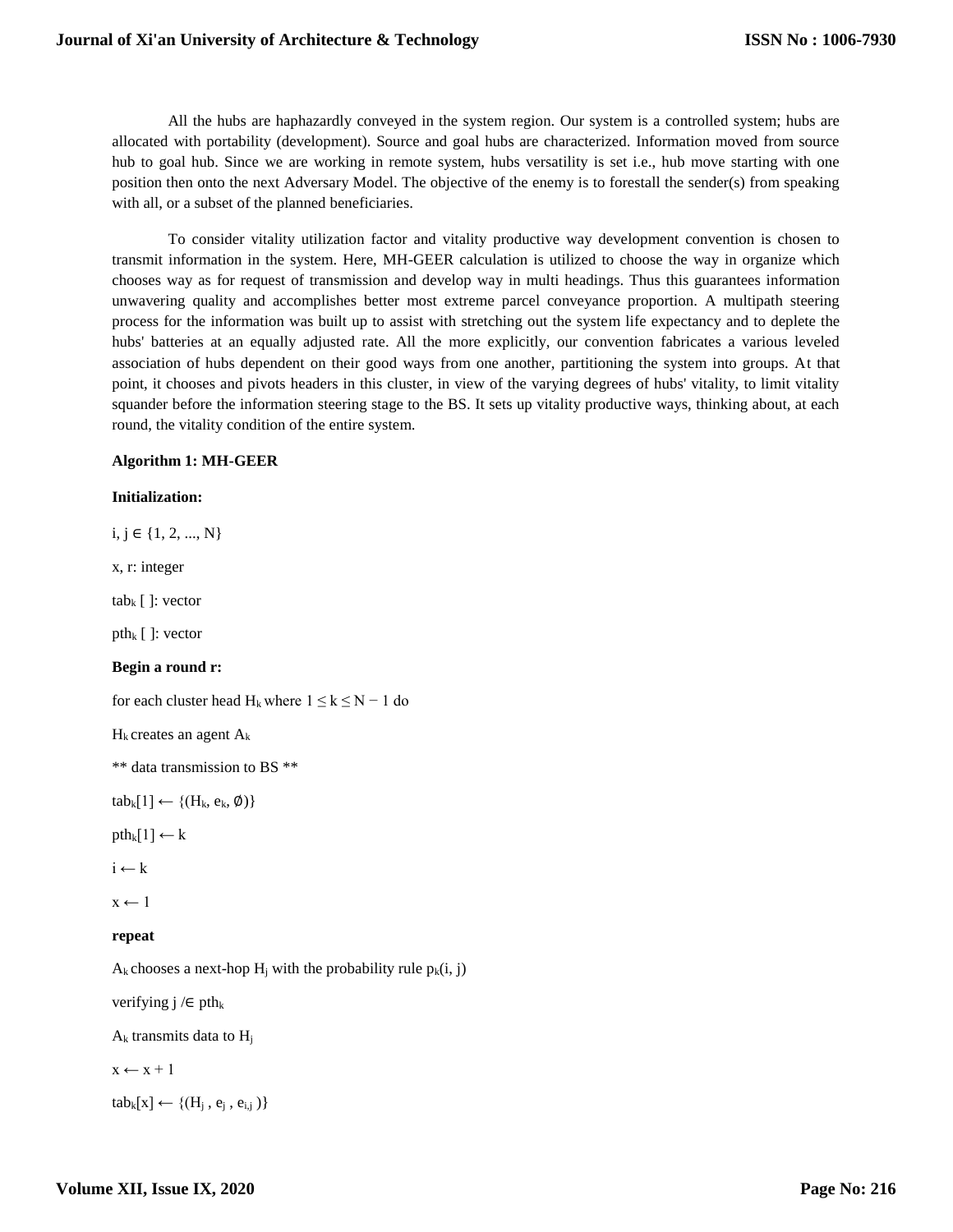# **Journal of Xi'an University of Architecture & Technology**

 $pth_k[x] \leftarrow j$ 

 $i \leftarrow j$ 

until  $i = N$ ;

The BS is accountable for the system bunching. This is a concentrated procedure where the BS, toward the start of the calculation, isolates the system into  $(N - 1)$  gatherings and doles out the job of CH to the hub with the most elevated vitality level in each bunch. At that point, at each round, the job of CH is given to another hub inside each bunch. Right now, bunching is static and settled by a brought together K-implies calculation [28, 29] where framed groups stay fixed during the entire procedure. It is significant that the level of CHs in the system relies upon a few parameters picked at the organization of the system, the most significant of which are the system topology and the picked k esteem (for the K-implies calculation) that fulfills the properties mentioned by the application utilizing this WSN.

## **Path selection:**

Path has been chosen from source to goal. To consider vitality utilization factor and vitality productive way development convention is chosen to transmit information in the system. Here, MH-GEER calculation is utilized to choose the way in organize which chooses way as for request of transmission and build way in multi headings. Henceforth this guarantees information unwavering quality and accomplishes better most extreme bundle conveyance proportion. A multipath steering process for the information was built up to assist with stretching out the system life expectancy and to deplete the hubs' batteries at an equitably adjusted rate. All the more explicitly, our convention fabricates a various leveled association of hubs dependent on their good ways from one another, partitioning the system into bunches. At that point, it chooses and pivots headers in these bunches, in view of the contrasting degrees of hubs' vitality, to limit vitality squander before the information directing stage to the BS. It sets up vitality productive ways, mulling over, at each round, the vitality condition of the entire system.

The BS is responsible for the system bunching. This is a unified procedure where the BS, toward the start of the calculation, separates the system into  $(N - 1)$  gatherings and allots the job of CH to the hub with the most elevated vitality level in each bunch. At that point, at each round, the job of CH is given to another hub inside each group. Right now, grouping is static and settled by a brought together K-implies calculation where framed bunches stay fixed during the entire procedure. It is significant that the level of CHs in the system relies upon a few parameters picked at the arrangement of the system, the most significant of which are the system topology and the picked k esteem (for the K-implies calculation) that fulfills the properties mentioned by the application utilizing this WSN.

# **CH selection:**

At each node, if the Hi got from the BS relates to its own character, it perceives itself as the CH, makes a TDMA plan for information transmission coordination inside the bunch and communicates it to its part hubs. In the event that this isn't simply the situation, at that point the hub perceives as a non-CH, and sits tight for a postpone time D to guarantee that all the CHs in the system have gotten the data about their determination and are set up to get joining demands from different hubs in their bunch. At that point, this non-CH sends a JOIN message to the CH and hangs tight for the transmission plan. In the wake of finishing the CHs assertion inside each bunch, the part hubs transmit detected information just as their remaining vitality level to their CH as indicated by the timetable and afterward turn OFF their radios to diminish their vitality utilization. The job of CH is inspected so as to guarantee the most enduring hub starts to lead the pack for its group toward the start of the following round. Actually, each CH looks at the put away vitality estimations of its part hubs with its own and chooses the hub having the best outstanding vitality as the new CH. In the event that the current CH doesn't discover a hub with a more noteworthy vitality level than itself in the bunch, it remains the CH for the following round. Then, each CH aggregates the data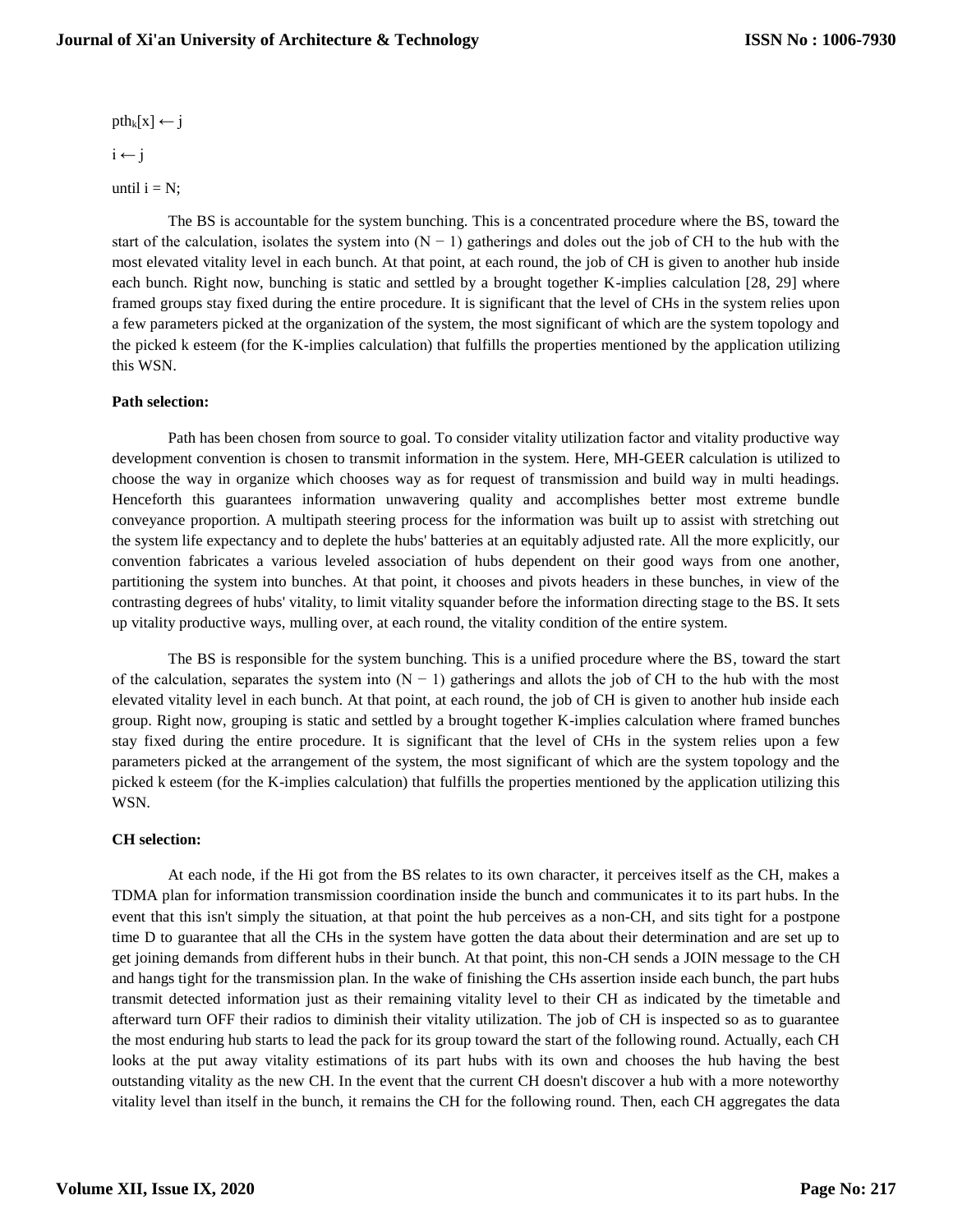and the new CH identity Hk of its cluster k in one packet and sends it to the BS through the multi-hop inter-cluster routing backbone.

## **Mobile sink module:**

At the point when a static sink gathers information, its neighbor hubs are answerable for information transmission; along these lines their vitality will diminish quicker than different hubs. Since the static sinks required many general interchanges to gather the whole information at a different endpoint, and so as to defeat the watched deficiencies of static sinks, the utilization of versatile sink was proposed. The utilization of a portable sink is powerful in expanding the lifetime of hubs that are close to the sink. A versatile sink can follow various kinds of portability designs in the sensor field, for example, irregular portability, unsurprising/fixed way versatility, or controlled portability. Here versatile sink moves in the bunched WSN to gather detected information from the CHs inside its region. Additionally during information gathering portable sinks accumulate data about the remaining vitality of the CHs. In view of the leftover vitality of CHs versatile sinks move to the CHs that have higher vitality. In the lopsided grouping calculation join with portable sink methodology and versatile sinks dependent on lopsided bunching calculation has been proposed. The portable sink hub will move at a specific speed along a foreordained way back and the development way is situated in the rectangular system.

#### **IV.RESULT AND DISCUSSION**

The objective of our work is to reduce energy consumption and to increase network lifetime. This has been achieved in our proposed work and its result has been shown in below graph. Our work has been compared with existing two algorithms such as LEACH and AODV.



Figure 2: Energy consumption comparison graph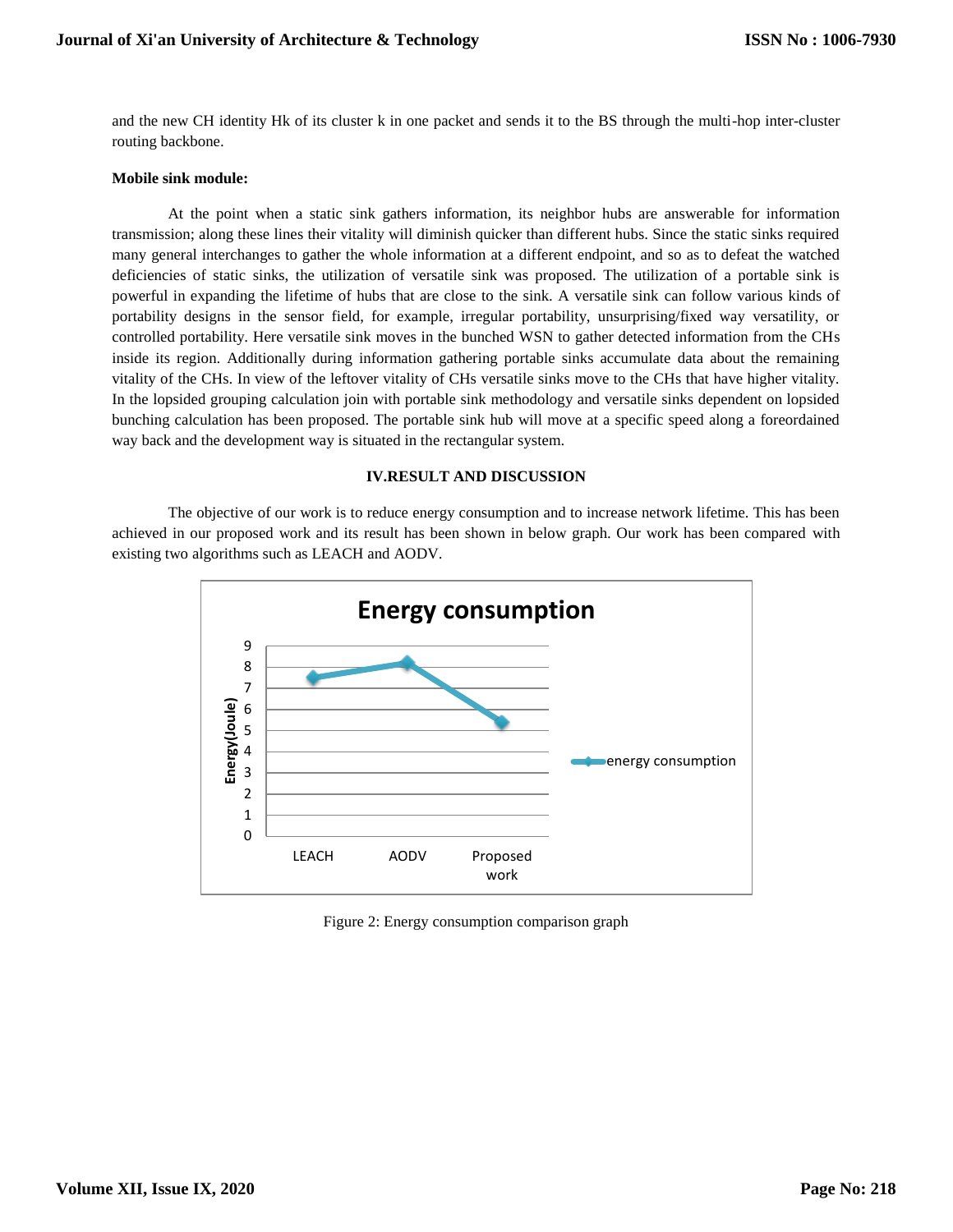

Figure 2: data delivery comparison

The above graph describes the data delivery between source and destination obtained by existing and proposed method. LEACH reduces energy consumption and increases network lifetime but in data delivery it achieves around 81% of data delivery. Similarly AODV achieves 78% percent of data delivery. Our proposed method achieves maximum delivery of 91% hence it shows compared to existing method our proposed achieves better results.

# **CONCLUSION**

In WSN, enhancing network lifetime is a major research work currently processing on. In our work it considered as important objective and research has been proposed. Here, clustering is implemented because it has the nature in reducing energy consumption and increases network lifetime however there is small challenges in clustering which reduces its performance. Such as, data delivered by CH without proper schedule will leads to data loss and collision. Hence in our proposed work mobile sink concept has been implemented which makes a proper schedule in data delivery from CH to destination that reduces collision and data loss. Through this it achieves maximum data delivery and increases network lifetime. Compared to existing methods our system achieves optimal performance and it has been shown in result and discussion.

#### **REFERENCES**

[1] Sudarshan T V and Manjesh B N**, "**A Survey on Heterogeneous Wireless Sensor Networks" International Journal of Engineering Research & Technology (IJERT) ISSN: 2278-0181 IJERTV4IS041398 www.ijert.org (This work is licensed under a Creative Commons Attribution 4.0 International License.) Vol. 4 Issue 04, April-2015.

[2] Vikas Bhandary, Amita Malik , and Sanjay Kumar, "Routing in Wireless Multimedia Sensor Networks: A Survey of Existing Protocols and Open Research Issues" Hindawi Publishing Corporation Journal of Engineering Volume 2016.

[3] Chun-Hsien Wu and Yeh-Ching Chung, "Heterogeneous Wireless Sensor Network Deployment and Topology Control Based on Irregular Sensor Model" Research gate Conference Paper · May 2007 DOI: 10.1007/978-3-540-72360-8\_7.

[4] Miriam Carlos-Mancilla, Ernesto López-Mellado, and Mario Siller, "Wireless Sensor Networks Formation: Approaches and Techniques" Hindawi Publishing Corporation Journal of Sensors Volume 2016.